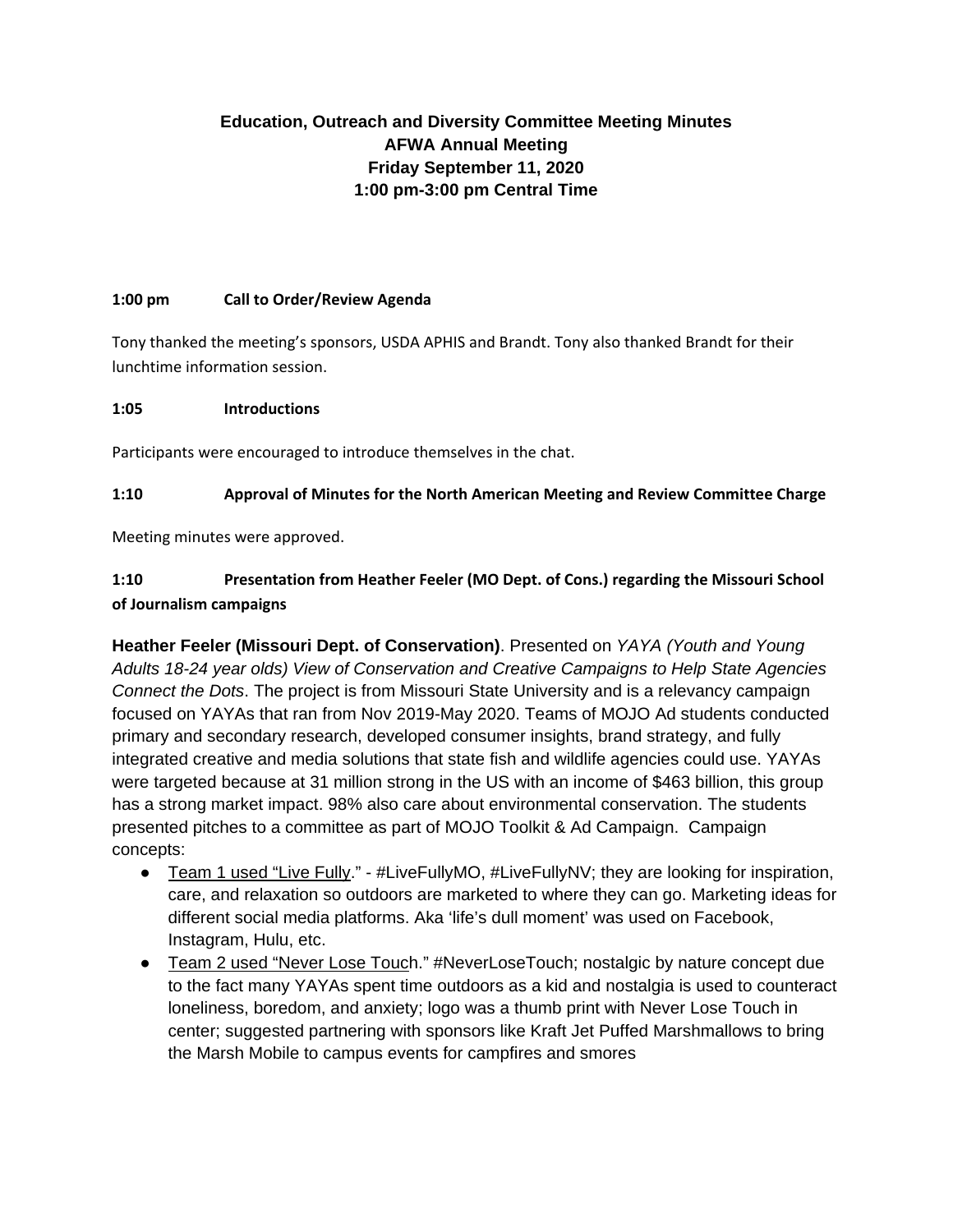● Team 3 used "Show Your Thanks." #ShowYourThanksMO; "love letters to nature"; aka write a letter to Mother Nature; upload a photo; use hashtag. Ways to give back and caring for the Earth. Volunteer type and opportunities to volunteer in each state.

MO and NV were go-to contacts for the campaign, but it was designed so all states can adapt it. <https://drive.google.com/drive/folders/1UuAKfV9CLKSznUyQyaOaGvgTMLSjPkbl> Learned it was great to use YAYAs to market to YAYAs for creativity and thinking differently on how we are engaging this audience.

An article about the project can be found here: [https://wildlifemanagement.institute/outdoor](https://wildlifemanagement.institute/outdoor-news-bulletin/may-2020/engaging-youth-and-young-adults-conservation)[news-bulletin/may-2020/engaging-youth-and-young-adults-conservation](https://wildlifemanagement.institute/outdoor-news-bulletin/may-2020/engaging-youth-and-young-adults-conservation)

Heather is also happy to share full PowerPoint via email if you want to email her at [heather.feeler@mdc.mo.gov.](mailto:heather.feeler@mdc.mo.gov) Tony applauded the project. He mentioned that Brandt's research found that the number one reason people were seeking the outdoors during this pandemic is to relax. Jen echoed Tony's remarks. She said what resonated with her was that these were targeted for YAYAs but still reached her.

## **1:30 Update from Sean Saville (AFWA) on Recovering America's Wildlife Act**

Dingle and Fotenberry are excited to get it done this year. Looking to move the bill as the packages come together. Infrastructure package is one that has to go forward, so looking at incorporating it there. Messaging frame is NR restoration and jobs creation/economic recovery. Need states to create messages that are focused on their state so this can move in the Senate. Might need to use "lame duck" strategy come December.

How to communicate with the Administration is definitely a strategy; as well as preparing for whomever is in the White House. Climate is part of the message for ….?? As well protecting species of greatest conservation need. Trying to get it prioritized in the Administration. Passage of Great American Outdoors Act shows that big bi-partisan bills are possible.

## **1:40 Relevancy Roadmap**

The 6th R is Ripeness (R3, Relevancy, Resilience, Rightness).

IDs 19 barriers that agencies might face when reaching diverse audiences. Grouped into 5 categories. Goal is to help us enhance our conservation efforts by engaging with broader audiences. Roadmap was adopted last year. Making a difference on how agencies are engaging with new constituents. Now the big focus is on implementation. We are all in different places with our challenges, so the Roadmap offers that flexibility. [https://Relevancyroadmap.squarespace.com](https://relevancyroadmap.squarespace.com/)

Pilot states: WMI received a MSCG to help 6 states do work on relevancy. Fl - strategies to increase stakeholder engagement; IN better understanding of behavior motivators; IA social science data for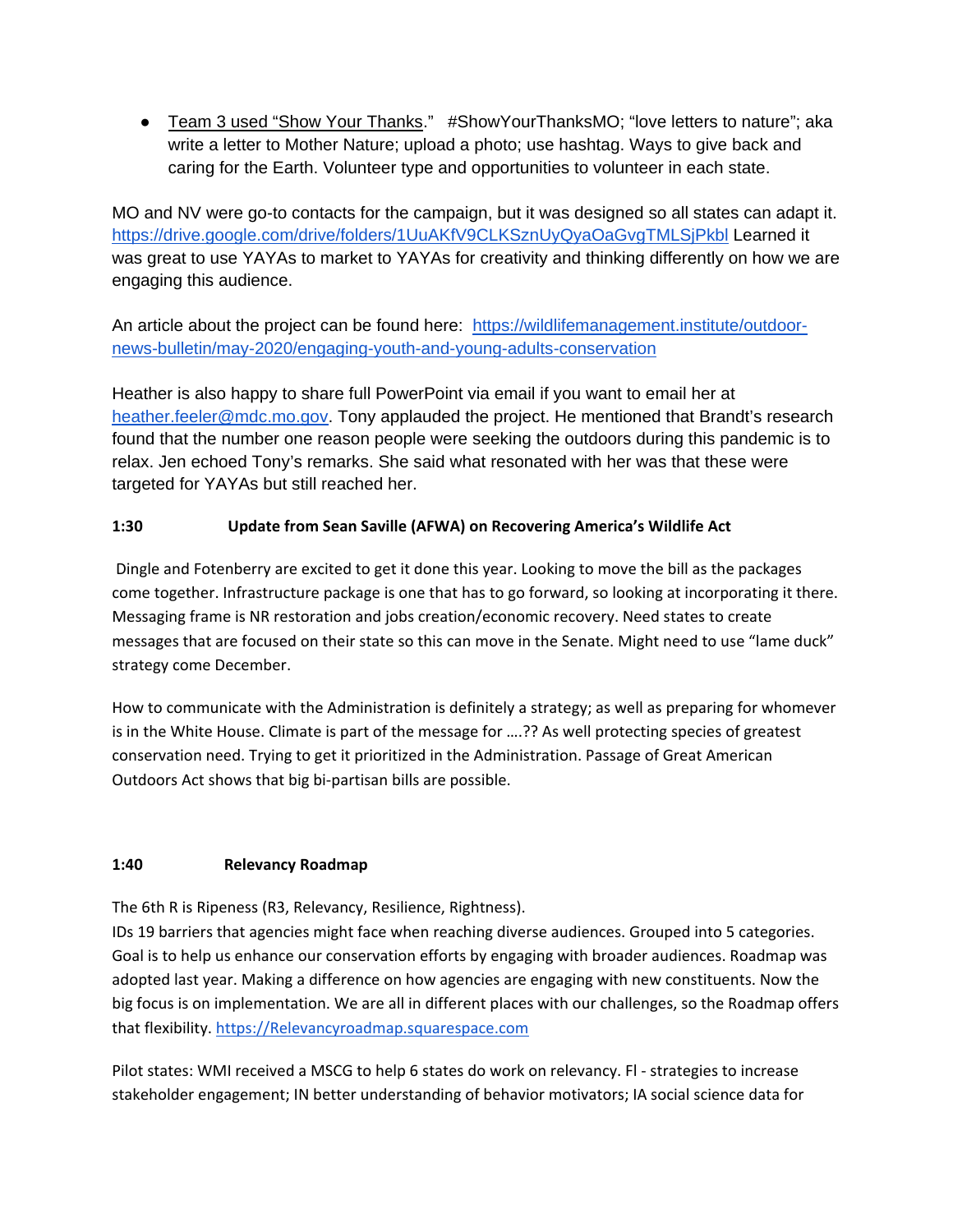focus group; NC improving agency culture; PA research to design effective outreach for fishing; MO creating internal relevancy plan.

Conservation Relevancy Community Site (conservation-relevancy-community.mn.co/discovery)

Several applications for this round of MSCG include work on the Relevancy Roadmap. Looking at messaging for various demographics. Develop long term partnerships with groups we don't traditionally work with.

Provided background on the relevancy roadmap. Encouraged participants to join the relevancy roadmap community of practice interactive website [https://conservation-relevancy](https://conservation-relevancy-community.mn.co/feed)[community.mn.co/feed;](https://conservation-relevancy-community.mn.co/feed)

The Relevancy Roadmap was designed to help states figure out what their biggest barriers are and then dig right into strategies for implementation. There are 6 pilot states:

- NC- improving agency culture
- IN: Conservation stewardship program.
- IA: Looking for additional social science data to server birders (social science and human dimension).
- PA: using social science for underrepresented communities in urban Philadelphia to increase angler participation.
- FL: increasing connections with different and new groups.
- MO: internal relevancy roadmap plan

More information can be found here:<https://relevancyroadmap.squarespace.com/pilot-states>

We will have a workshop on Monday at 2:30pm on the Relevancy Roadmap One Year Down the Road.

## **1:50 Partner With a Payer**

Partner with a Payer is a national initiative designed to strengthen partnerships and increase collaboration and understanding among the USFWS, state fish and wildlife agencies, and manufacturers who either pay excise taxes on firearms, archery, and angling equipment, or support the motor boat fuel tax by the products they manufacture. This initiative increases manufacturers' awareness of excise tax funded projects and allows state and federal staff to better understand the role of manufacturers in the support of national conservation funding.

<https://www.fws.gov/northeast/wsfr/partner-with-a-payer.html>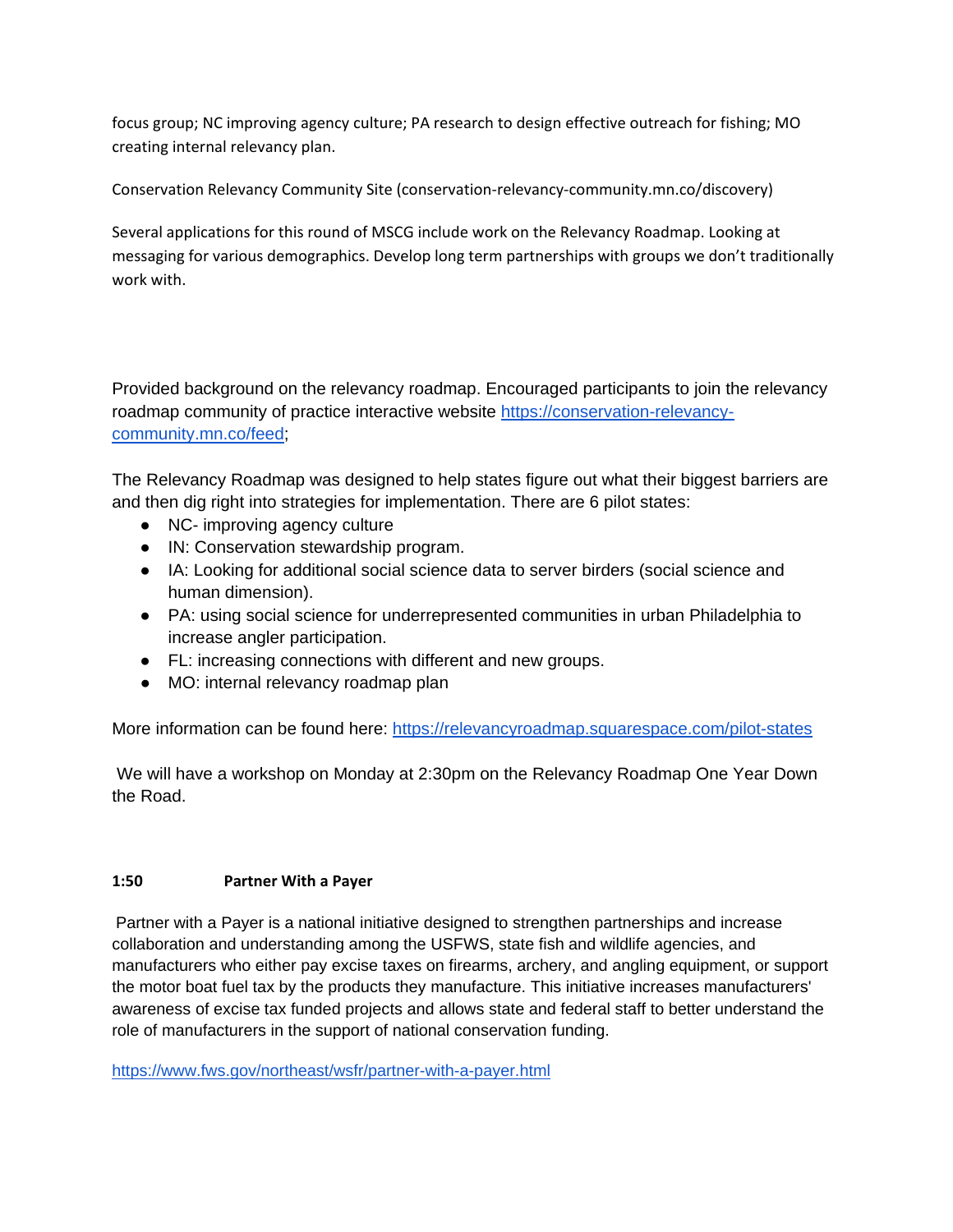### Video:<https://www.youtube.com/watch?v=qRiYsHF0tGc#action=share>

**1:55 Discussion: DEI Needs and Deeds – Please come prepared to have a candid conversation, in a safe space, about areas where your agency/organization may struggle with issues of diversity, equity, inclusion and justice. Some things to consider:**

- **· How do issues of racial injustice impact your agency/organization?**
- **· What skills are needed for you to be an ally in moving things forward?**
- **· What small steps can you take? What is your agency/efficacy?**

We are only post-Civil Rights since 1965, which is a huge part of our country's history. 92% of staff in state fish and wildlife agencies are white. Importance of empathy in staff that deal with the public. It's going to take a long time to dismantle this because it took a long time to build it. TEK is brought in late to the process - looking beyond dollar value. People take someone with a different mindset as an attack. Let' shave a vulnerable conversation and see what is going well and where there is room for improvement. Systemic racism is embedded within some of our programs, so we need to be explicit and intentional about looking for ways to examine them and be open to making changes. There is irony in trying to reach these underrepresented groups, without having anyone from those groups at the table. Needs to be a culture shift within the agency, not just one person's job. Getting to college students is too late because they may not see themselves in conservation careers; reach out to younger potential prospective employees. "If you don't have the fruit, plant a tree". People come to agencies and feel isolated; how do we shift that agency culture to be more welcoming of varying values, beliefs, views?

Is there an actionable approach for this committee? How can this committee help agencies? What are the Best Practices for DEI?

We cannot skip over the very real experiences of discrimination that some of have gone through. It can be easier to talk about discrimination that is more removed from our own experiences. Each of us has a role to play.

This needs to remain on the forefront of our minds. Comes back to tolerance, kindness, and empathy.

## **2:45 Marketing Workgroup proposal - Jenifer Wizniewski**

Propose that Marketing become part of one of the EOD workgroups or its own workgroup. The Outreach Working Group has traditionally addressed Marketing. MN includes Marketing under the Outreach umbrella. May need to adjust terminology based on who the audience is. No action today, but will continue discussion.

Several MSCG were funded for Marketing.